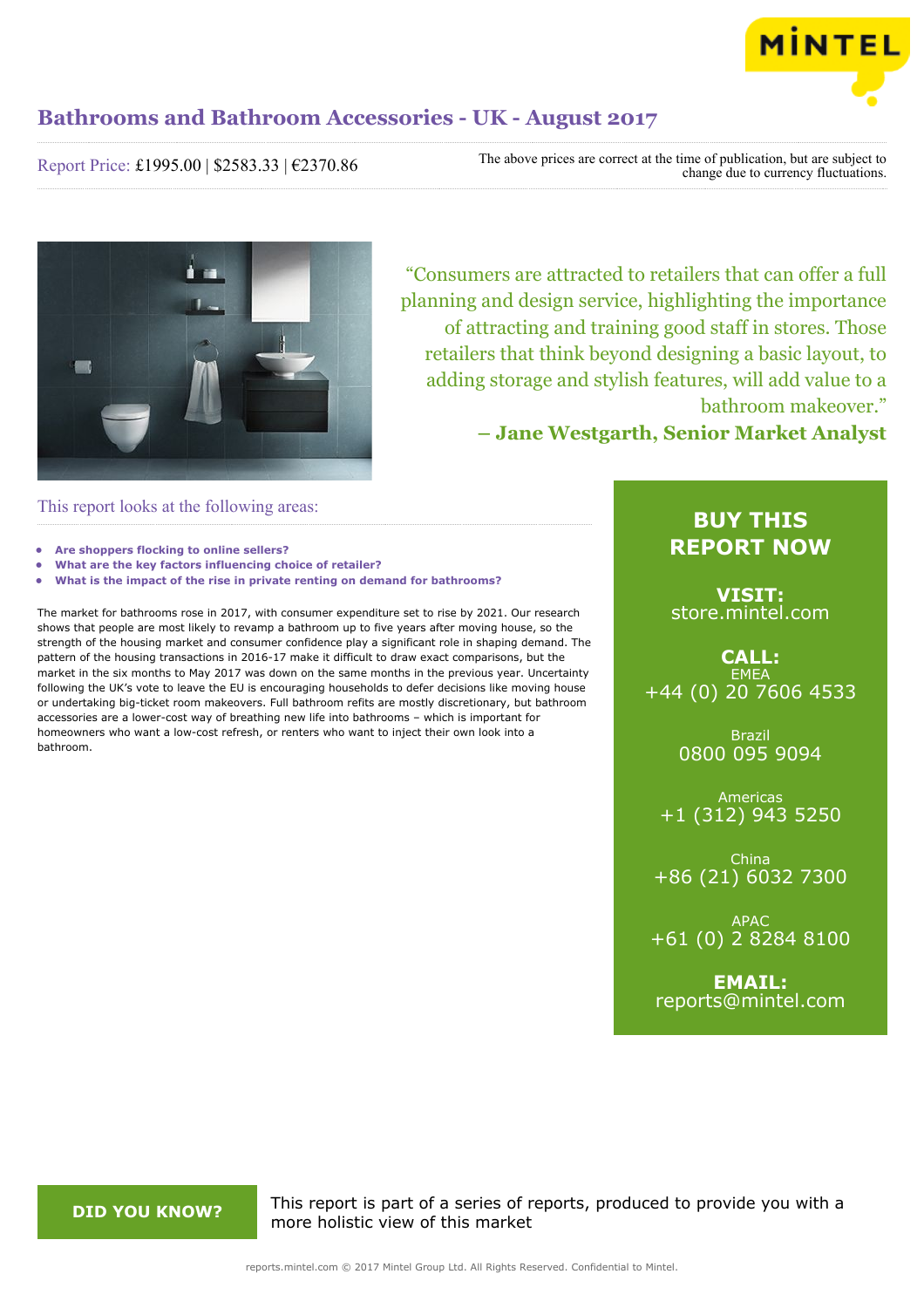

Report Price: £1995.00 | \$2583.33 | €2370.86

The above prices are correct at the time of publication, but are subject to change due to currency fluctuations.

#### **Table of Contents**

## What you need to know Products covered in this report The market Cautious outlook as housing transactions slow Figure 1: Consumer spending on bathroom fittings and furniture, 2012-22 Practical storage plus attractive styling boosts bathroom accessories Showers and cabinet furniture popular in today's bathrooms Figure 2: Market for bathroom fittings and accessories, by segment, 2017 (est) Stamp duty changes disturb the housing market Companies, brands and innovation Concentration of the market Figure 3: Distribution of bathrooms, by retailer, 2017 (est) Key suppliers and their brands High growth for bathroom specialists Pureplay online sellers growing rapidly Attracting small builders Alternatives to out-of-town sites Better visuals for bathroom designs Growth of the smart home The consumer Just one bathroom in 67% of homes 44% of households repaired or updated bathrooms in the last 3 years 58% of owner-occupiers appointed their own bathroom fitter B&Q is, by some distance, the most-used retailer for bathrooms Figure 4: Retailers used for most recent bathroom project, June 2017 Service influences shoppers Figure 5: Factors influencing choice of retailer, June 2017 Broad spread of interest in advanced bathroom innovation Figure 6: Interest in innovative bathroom products, June 2017 What we think **Overview Executive Summary Issues and Insights**

Are shoppers flocking to online sellers?

The facts

The implications

# BUY THIS REPORT NOW

**VISIT:** [store.mintel.com](http://reports.mintel.com//display/store/793749/) **CALL:** EMEA +44 (0) 20 7606 4533 | Brazil 0800 095 9094 Americas +1 (312) 943 5250 | China +86 (21) 6032 7300 APAC +61 (0) 2 8284 8100 **EMAIL:** [reports@mintel.com](mailto:reports@mintel.com)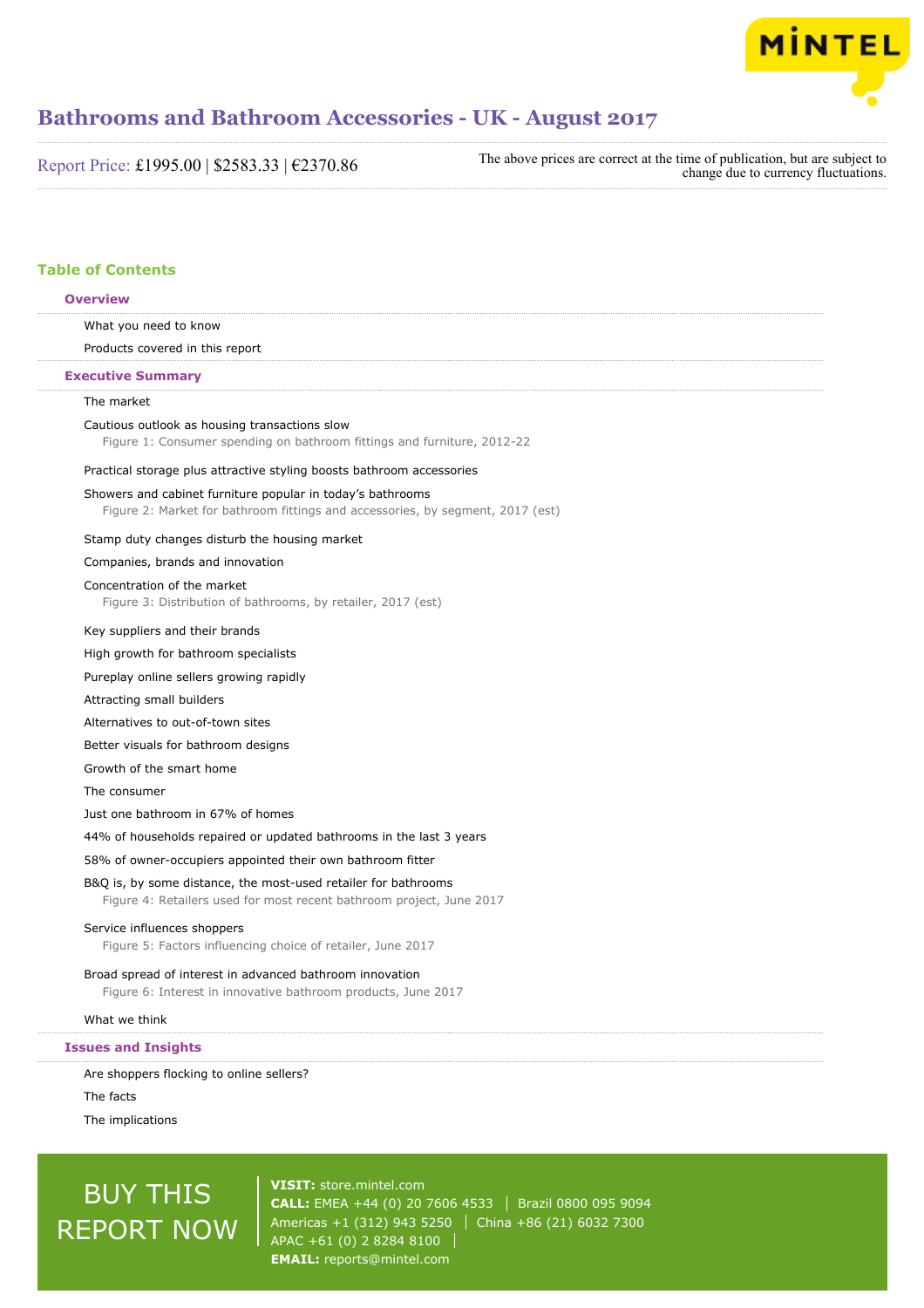

| Report Price: £1995.00   \$2583.33   €2370.86 |
|-----------------------------------------------|
|-----------------------------------------------|

The above prices are correct at the time of publication, but are subject to change due to currency fluctuations.

What are the key factors influencing choice of retailer? The facts The implications

What is the impact of the rise in private renting on demand for bathrooms?

The facts

The implications

#### **The Market – What You Need to Know**

Cautious consumers defer spending

Slow growth between 2017-22

Showers and cabinet furniture popular in today's bathrooms

Rise of the multiple groups

Rise of online bathroom specialists

Changes among DIY retailers

Two thirds of adults prefer to shower

Efficient use of water

The age of the smart meter

More multi-generation households

Stamp duty changes disturb the housing market

#### **Market Size and Forecast**

#### Cautious consumers defer spending

Figure 7: Consumer spending on bathroom fittings and furniture, 2012-22

Figure 8: Consumer spending on bathroom fittings and furniture, 2012-22

Figure 9: Consumer spending on bathroom accessories, 2012-22

#### Forecast methodology

**Market Segmentation**

#### Showers and cabinet furniture popular in today's bathrooms

Figure 10: Market for bathroom fittings and accessories, by segment, 2017 (est)

#### Strong demand for showers

Figure 11: Bathroom fittings market, by segment, 2012-17 (est)

#### Fitting furniture in the bathroom

Innovation in the shower market

Shower heads are a style highlight in the bathroom

Statement features encourage consumers to spend more

Innovation in WCs

Larger mirrors

Advances in lighting and controls

#### **Channels to Market**

Concentration of the market

# BUY THIS REPORT NOW

**VISIT:** [store.mintel.com](http://reports.mintel.com//display/store/793749/) **CALL:** EMEA +44 (0) 20 7606 4533 Brazil 0800 095 9094 Americas +1 (312) 943 5250 | China +86 (21) 6032 7300 APAC +61 (0) 2 8284 8100 **EMAIL:** [reports@mintel.com](mailto:reports@mintel.com)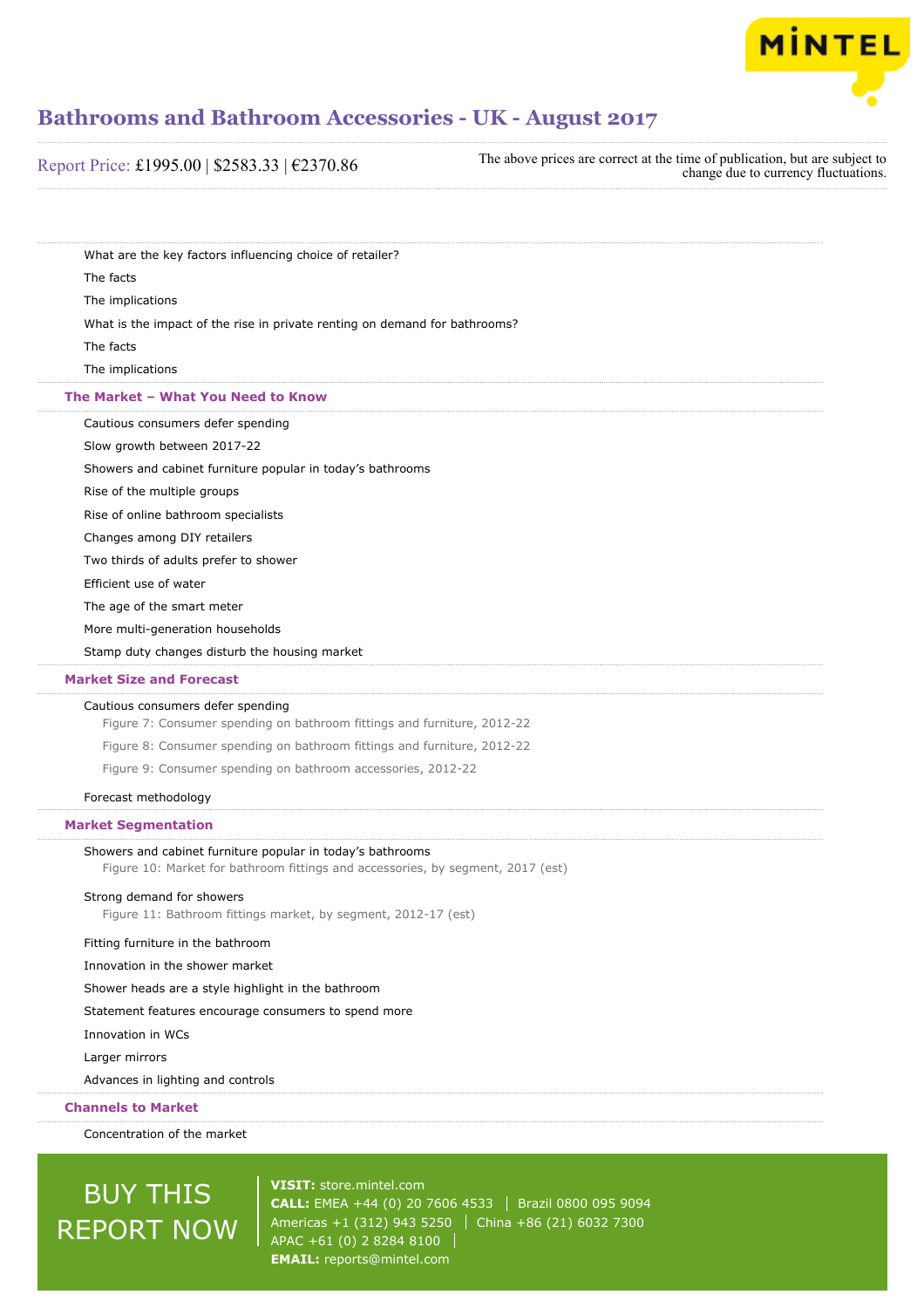

#### Report Price: £1995.00 | \$2583.33 | €2370.86

The above prices are correct at the time of publication, but are subject to change due to currency fluctuations.

Figure 12: Distribution of bathrooms, by retailer, 2017 (est)

#### Rise of online bathroom specialists

#### Changes to the DIY market

#### **Market Drivers**

#### 13% of adults shower more frequently

Figure 13: Changes to bathroom routines, November 2016

#### Efficient use of water

#### The age of the smart meter

#### More multi-generation households

Figure 14: Living with parents, by age, 2000-16

#### Stamp duty changes disturb the housing market

Figure 15: Housing transactions, December 2015-May 2017

#### How consumers feel about their finances

Figure 16: Trends in how respondents would describe their financial situation, January 2015-June 2017

#### **Companies, Brands and Innovation – What You Need to Know**

#### Key suppliers and their brands

High growth for bathroom specialists

Pureplay online sellers growing rapidly

Attracting small builders

Alternatives to out-of-town sites

Different approaches to branding

Jostling for price leadership

Bathrooms could be monitoring health

Smarter bathrooms could aid the beauty market

Growth of the smart home

Better visuals for bathroom designs

#### **Companies and Brands – Suppliers**

#### Key suppliers and their brands

Figure 17: Leading companies in the bathroom furniture and accessories market and their brands, 2017

#### Key supplier revenues

Figure 18: Selected leading bathroom suppliers, revenue MSP, 201216

#### Key supplier operating profits

Figure 19: Selected leading bathroom suppliers, operating profit, 2012-16

#### **Companies and Brands – Retailers**

#### High growth for bathroom specialists

Pureplay online sellers growing rapidly

#### Big changes in the DIY sector

Figure 20: Selected bathroom retailers, turnover, 2012-16

# BUY THIS REPORT NOW

**VISIT:** [store.mintel.com](http://reports.mintel.com//display/store/793749/) **CALL:** EMEA +44 (0) 20 7606 4533 | Brazil 0800 095 9094 Americas +1 (312) 943 5250 | China +86 (21) 6032 7300 APAC +61 (0) 2 8284 8100 **EMAIL:** [reports@mintel.com](mailto:reports@mintel.com)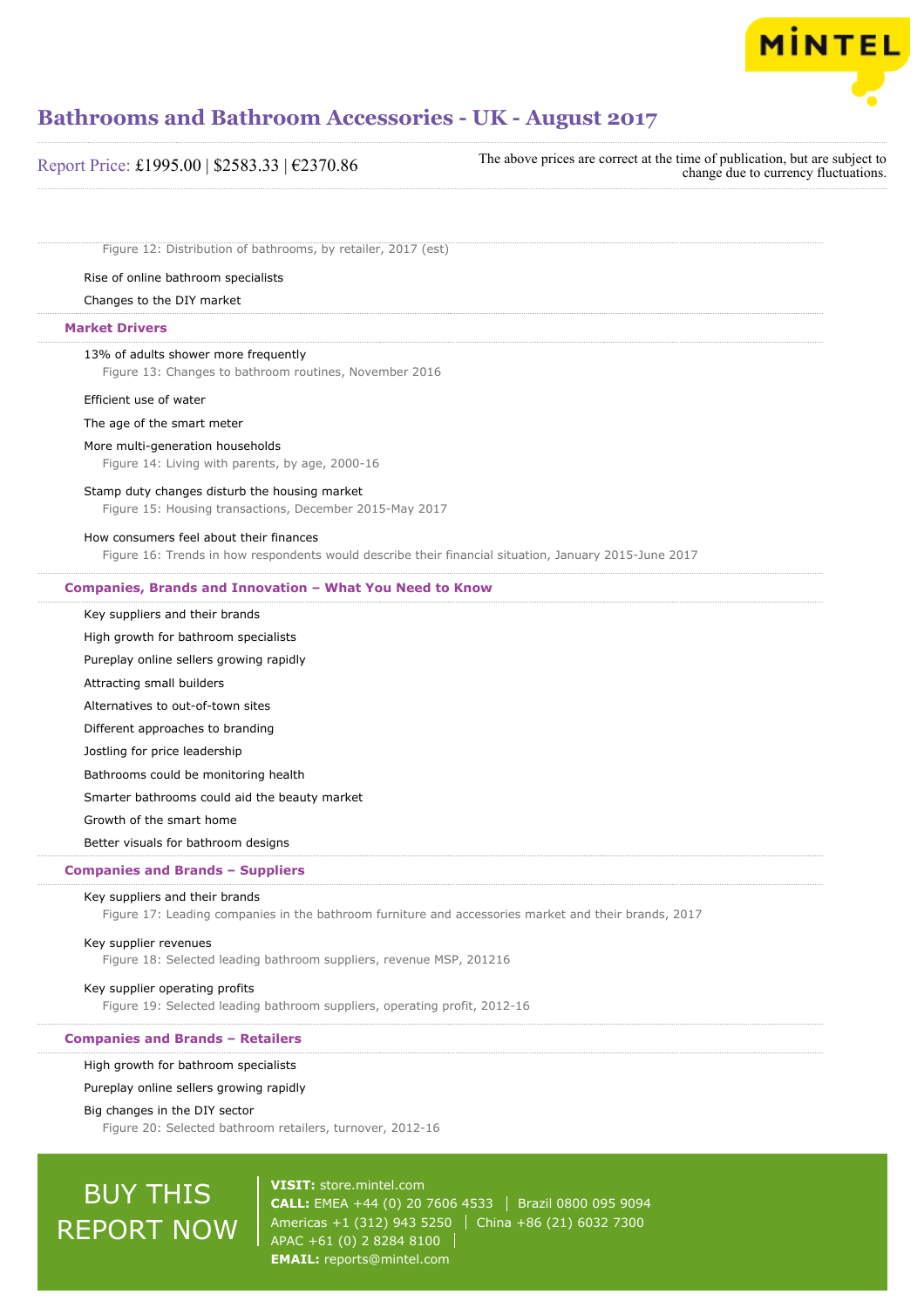

| Report Price: £1995.00   \$2583.33   $€2370.86$ |  |  |  |  |
|-------------------------------------------------|--|--|--|--|
|-------------------------------------------------|--|--|--|--|

The above prices are correct at the time of publication, but are subject to change due to currency fluctuations.

Attracting small builders

Bathstore is the only major specialist

Other bathroom specialists

Wren no longer selling bathrooms

IKEA serving a niche market

Non-specialists in the bathroom market

#### **Competitive Strategies**

Alternatives to out-of-town sites

Matalan adds bathrooms online

Focus on full service

B&Q goes an extra mile to assure people about its fitters

Different approaches to branding

Over-reliance on discounting

Loyalty cards

Encouraging trade custom

#### **Launch Activity and Innovation**

Your bathroom could be monitoring your health

#### Smarter bathrooms could aid the beauty market

Figure 21: Google ideas does a smart bathroom, 2016

#### Growth of the smart home

Safer shower trays address an ageing demographic Figure 22: Anti-slip shower tray from Kohler Mira, 2017

#### Grohe's Red Dot awards recognise exceptional design

Figure 23: Grohe Sensia Arena shower toilet, 2017

#### Bathstore launches augmented reality service

Creating better toilets for third-world communities

#### **Advertising and Marketing Activity**

#### Static advertising spend over three years

Figure 24: Total above-the line, online display and direct mail advertising expenditure on bathrooms, 2013-16

#### Bathstore is the largest advertiser of bathrooms

Figure 25: Total above-the line, online display and direct mail advertising expenditure on bathrooms, by advertiser, 2013-16

#### Television accounts for over half of adspend

Figure 26: Above-the line, online display and direct mail advertising expenditure on bathrooms, by media, 2016

#### Advertising specifics

Figure 27: Bathstore, Advertising image, 2016

Figure 28: Victoria Plum, Advertising image, 2016

Figure 29: Victorian Plumbing, Flying Van, September 2016

#### Nielsen Ad Intel coverage

# BUY THIS REPORT NOW

**VISIT:** [store.mintel.com](http://reports.mintel.com//display/store/793749/) **CALL:** EMEA +44 (0) 20 7606 4533 Brazil 0800 095 9094 Americas +1 (312) 943 5250 | China +86 (21) 6032 7300 APAC +61 (0) 2 8284 8100 **EMAIL:** [reports@mintel.com](mailto:reports@mintel.com)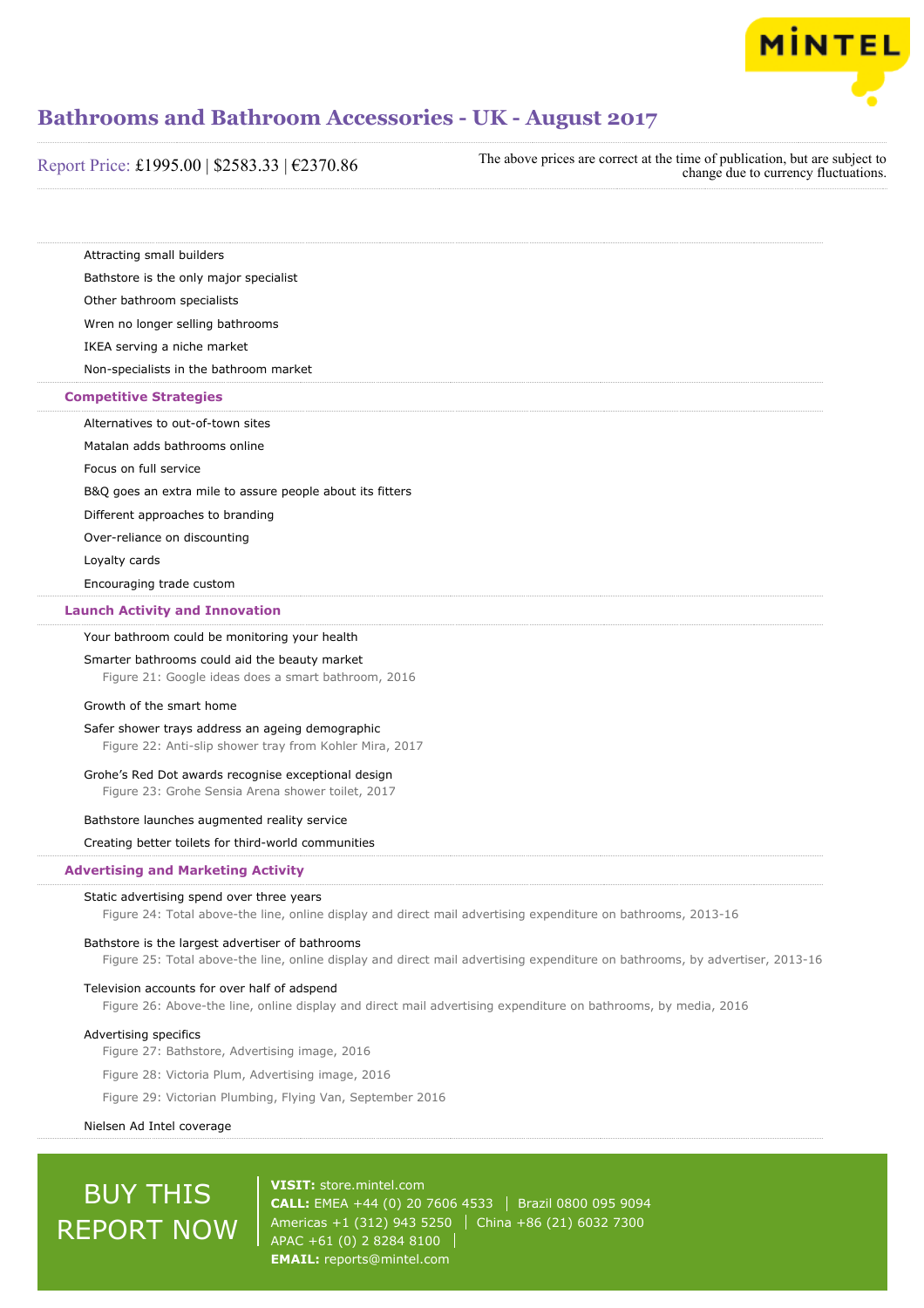

Report Price: £1995.00 | \$2583.33 | €2370.86

The above prices are correct at the time of publication, but are subject to change due to currency fluctuations.

| The Consumer - What You Need to Know                                                                                                                                                                                                                                                                                                |
|-------------------------------------------------------------------------------------------------------------------------------------------------------------------------------------------------------------------------------------------------------------------------------------------------------------------------------------|
| Just one bathroom in 67% of homes<br>44% of households repaired or updated bathrooms in the last 3 years<br>58% of owner-occupiers appointed their own bathroom fitter<br>B&Q is, by some distance, the most-used retailer for bathrooms<br>Service influences shoppers<br>Broad spread of interest in advanced bathroom innovation |
| <b>Bathrooms in the UK's Homes</b>                                                                                                                                                                                                                                                                                                  |
| Two thirds of UK homes have just one bathroom<br>Figure 30: Number of bathrooms in household, June 2017                                                                                                                                                                                                                             |
| 29% of homes have a separate toilet/cloakroom<br>Figure 31: Separate toilet/cloakroom in household, June 2017                                                                                                                                                                                                                       |
| Owner-occupiers are more likely to own a separate toilet                                                                                                                                                                                                                                                                            |
| <b>Bathroom Installations and Repairs</b>                                                                                                                                                                                                                                                                                           |
| 44% of households repaired or updated bathrooms in the last 3 years<br>Figure 32: Bathroom installations and repairs in the last three years, June 2017                                                                                                                                                                             |
| <b>Who Fitted the Bathroom?</b>                                                                                                                                                                                                                                                                                                     |
| 58% of owner-occupiers appointed their own bathroom fitter                                                                                                                                                                                                                                                                          |
| People choose fitters on trust                                                                                                                                                                                                                                                                                                      |
| Retailers must cater to the needs of builders                                                                                                                                                                                                                                                                                       |
| 23% of bathrooms are DIY projects<br>Figure 33: Who fitted the bathroom?, June 2017                                                                                                                                                                                                                                                 |
| <b>Spend on Most Recent Bathroom Project</b>                                                                                                                                                                                                                                                                                        |
| People spend around £1,000 on fittings<br>Figure 34: Spend on most recent bathroom project, June 2017                                                                                                                                                                                                                               |
| <b>Retailers Used for Last Bathroom Project</b>                                                                                                                                                                                                                                                                                     |
| B&Q is the most-used retailer                                                                                                                                                                                                                                                                                                       |
| IKEA popular with private renters                                                                                                                                                                                                                                                                                                   |
| Scope for expansion for Bathstore                                                                                                                                                                                                                                                                                                   |
| Figure 35: Retailers used for most recent bathroom project, June 2017                                                                                                                                                                                                                                                               |
| <b>Factors Influencing Choice of Retailer</b>                                                                                                                                                                                                                                                                                       |
| Simple to compare prices                                                                                                                                                                                                                                                                                                            |
| The importance of trust                                                                                                                                                                                                                                                                                                             |

Showrooms remain relevant

Technology can help visualise

Spreading the cost

# BUY THIS REPORT NOW

**VISIT:** [store.mintel.com](http://reports.mintel.com//display/store/793749/) **CALL:** EMEA +44 (0) 20 7606 4533 | Brazil 0800 095 9094 Americas +1 (312) 943 5250 | China +86 (21) 6032 7300 APAC +61 (0) 2 8284 8100 **EMAIL:** [reports@mintel.com](mailto:reports@mintel.com)